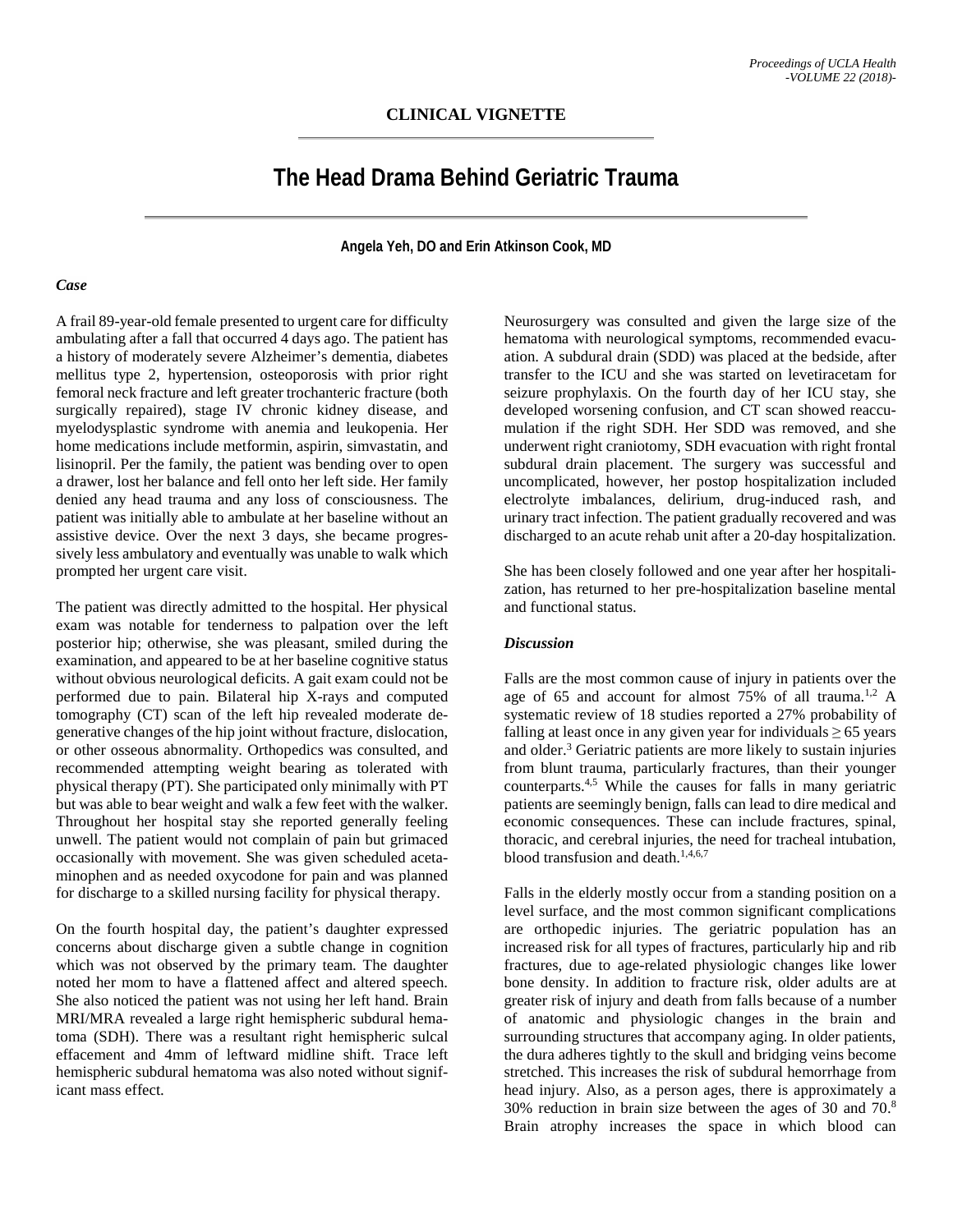accumulate and may delay the development of symptoms and signs associated with subdural hemorrhage. Because of brain atrophy, geriatric patients are less likely to manifest neurologic signs of increased intracranial pressure and may have delayed neurologic signs, even in cases of significant intracranial injury. 9-11 This explains the delayed symptom manifestation in this patient. Older adults also have impaired capacity to respond to the stress of severe injury.

Because of these changes, obtaining an accurate assessment of neurologic function can be difficult,<sup>10</sup> especially when there are comorbidities such as underlying dementia and reduced sensation that are part of aging. There is some debate about how to evaluate geriatric patients with minor blunt head trauma. Minor blunt head trauma is defined as trauma with no loss of consciousness, no focal neurologic deficits, and a normal Glasgow coma scale score. The two largest studies examining cranial CT in minor head injuries, the Canadian CT Head Rule (CCHR) and New Orleans Criteria (NOC), categorized elderly patients as high risk and excluded them from their algorithm. Other studies have confirmed the relationship between age and increased rates of traumatic brain injury. 12,13 Because there is greater likelihood that geriatric patients with head trauma will return to independent living if they are treated promptly,<sup>9,11,14</sup> most studies support the liberal use of CT in the evaluation of elderly trauma patients who have closed head injuries as cost effective and clinically appropriate. <sup>15</sup> The CDC American College of Emergency Physicians (ACEP) joint guideline for mild traumatic brain injury recommend imaging in adults greater then 65 without or without loss of consciousness or amnesia.<sup>16</sup> Conversely, the National Institute for Health and Care Excellence (NICE) guidelines only recommend head imaging in older adults if additional risk factors are present such as loss of consciousness, amnesia, or use of anticoagulants.<sup>17</sup>

According to a 2015 report, hospital adjusted expenses for nonprofit hospitals is approximately \$3,752/day in California. <sup>18</sup> At UCLA, the cash packaged pricing for CT Brain without Contrast is \$340, and \$1210 for a MRI Brain with/without Contrast. <sup>19</sup> Given difficulty in obtaining accurate first assessments of geriatric trauma patients, the relative ease of obtaining a head CT, the low cost, and lower concerns of radiation risk in the geriatric population, we recommend all geriatric trauma patients with suspected head injury should be evaluated with head CT.

This 89-year-old frail patient with moderately severe Alzheimer's dementia, did not have a head CT because the family denied head trauma and the patient had a normal admissions neurological exam. She developed neurological decline during her hospital stay due to a large subdural hematoma that could have been diagnosed on admission. Due to her underlying brain atrophy, this patient did not manifest neurologic signs until the subdural hemorrhage was large enough to cause a midline shift. Her history and presentation were further complicated by her moderately severe Alzheimer's dementia, which made it difficult for providers to do an accurate cognitive assessment and for her to report specific symptoms

aside from generally feeling unwell. Additionally, this patient's fall was unwitnessed. All patients with an unwitnessed fall who are cognitively unable to provide an accurate history should be assumed to have suffered head trauma. Given that elderly trauma patients with head injury or even suspected head injury can have significant intracranial injury and yet manifest no neurological deficits during their initial examination, head CT was justified presentation.

## **REFERENCES**

- 1. **Labib N, Nouh T, Winocour S, Deckelbaum D, Banici L, Fata P, Razek T, Khwaja K**. Severely injured geriatric population: morbidity, mortality, and risk factors. *J Trauma*. 2011 Dec;71(6):1908-14. doi: 10.1097/TA. 0b013e31820989ed. PubMed PMID: 21537212.
- 2. **Sterling DA, O'Connor JA, Bonadies J**. Geriatric falls: injury severity is high and disproportionate to mechanism. *J Trauma*. 2001 Jan;50(1):116-9. PubMed PMID: 11231681.
- 3. **Ganz DA, Bao Y, Shekelle PG, Rubenstein LZ**. Will my patient fall? *JAMA*. 2007 Jan 3;297(1):77-86. Review. Pub Med PMID: 17200478.
- 4. **Keller JM, Sciadini MF, Sinclair E, O'Toole RV**. Geriatric trauma: demographics, injuries, and mortality. *J Orthop Trauma*. 2012 Sep;26(9):e161-5. doi: 10.1097/ BOT.0b013e3182324460. PubMed PMID: 22377505.
- 5. **Switzer JA, Gammon SR**. High-energy skeletal trauma in the elderly. *J Bone Joint Surg Am*. 2012 Dec 5;94(23): 2195-204. doi: 10.2106/JBJS.K.01166. Review. PubMed PMID: 23224390.
- 6. **Siracuse JJ, Odell DD, Gondek SP, Odom SR, Kasper EM, Hauser CJ, Moorman DW**. Health care and socioeconomic impact of falls in the elderly. *Am J Surg*. 2012 Mar;203(3):335-8; discussion 338. doi: 10.1016/ j.amjsurg.2011.09.018. Epub 2012 Jan 17. PubMed PMID: 22257741.
- 7. **Thompson HJ, McCormick WC, Kagan SH**. Traumatic brain injury in older adults: epidemiology, outcomes, and future implications. *J Am Geriatr Soc*. 2006 Oct;54(10): 1590-5. Review. PubMed PMID: 17038079; PubMed Central PMCID: PMC2367127.
- 8. **Kirkpatrick JB, Pearson J**. Fatal cerebral injury in the elderly. *J Am Geriatr Soc*. 1978 Nov;26(11):489-97. Pub Med PMID: 701700.
- 9. **Callaway DW, Wolfe R**. Geriatric trauma. *Emerg Med Clin North Am*. 2007 Aug;25(3):837-60, x. Review. PubMed PMID: 17826220.
- 10. **Rathlev NK, Medzon R, Lowery D, Pollack C, Bracken M, Barest G, Wolfson AB, Hoffman JR, Mower WR**. Intracranial pathology in elders with blunt head trauma. *Acad Emerg Med*. 2006 Mar;13(3):302-7. PubMed PMID: 16514123.
- 11. **Mack LR, Chan SB, Silva JC, Hogan TM**. The use of head computed tomography in elderly patients sustaining minor head trauma. *J Emerg Med*. 2003 Feb;24(2):157-62. PubMed PMID: 12609645.